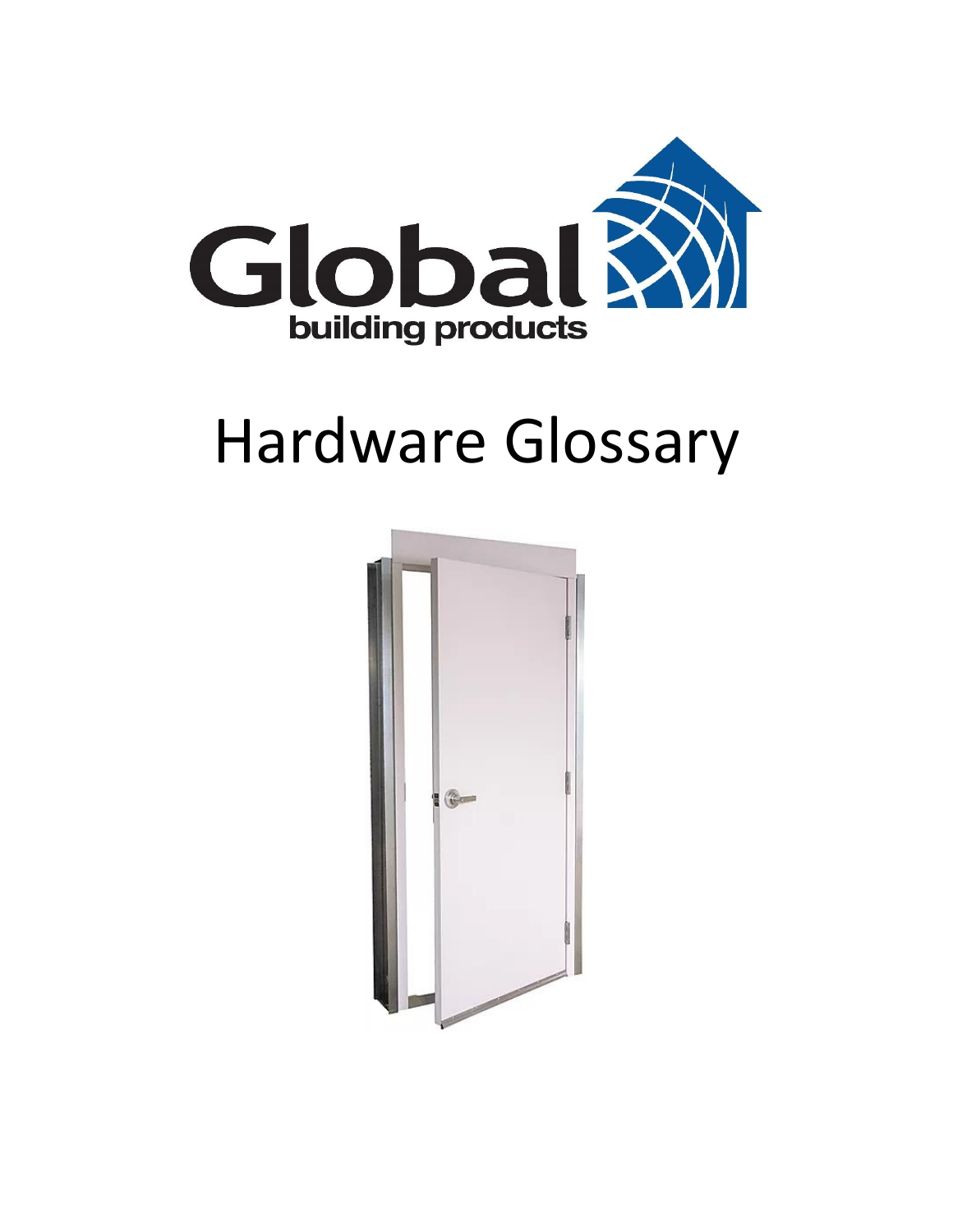# **Standard Pre-Assembled Door Hardware**

# **Cylindrical Lever Lockset** *Entry Function* Latchbolt retracts via lever from either side, except when thumbturn locks outside lever; pushing thumbturn in locks outside lever, requiring key outside to unlock; operating inside lever unlocks outside lever; pushing in and turning thumbturn locks outside lever, requiring key at all times; turning inside lever does not unlock outside lever until thumbturn is manually turned to unlocked position; inside lever always retracts latchbolt *\*other function options available* **Five-Knuckle Ball-Bearing Hinges** Attaches door jamb to door leaf **Kerf Weather Seal** Fits into jambs and header to create a seal around the door frame; prevents precipitation from seeping through the door frame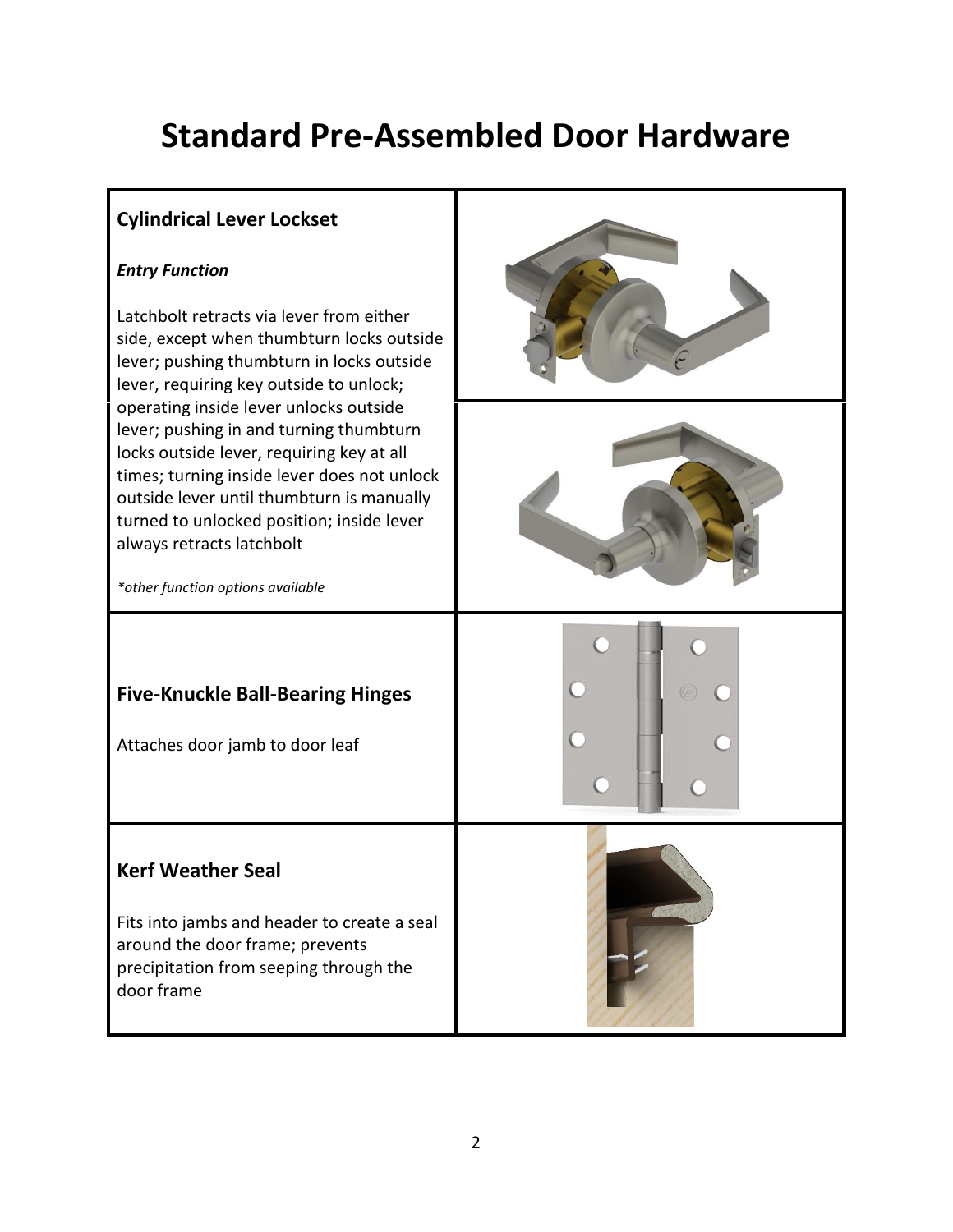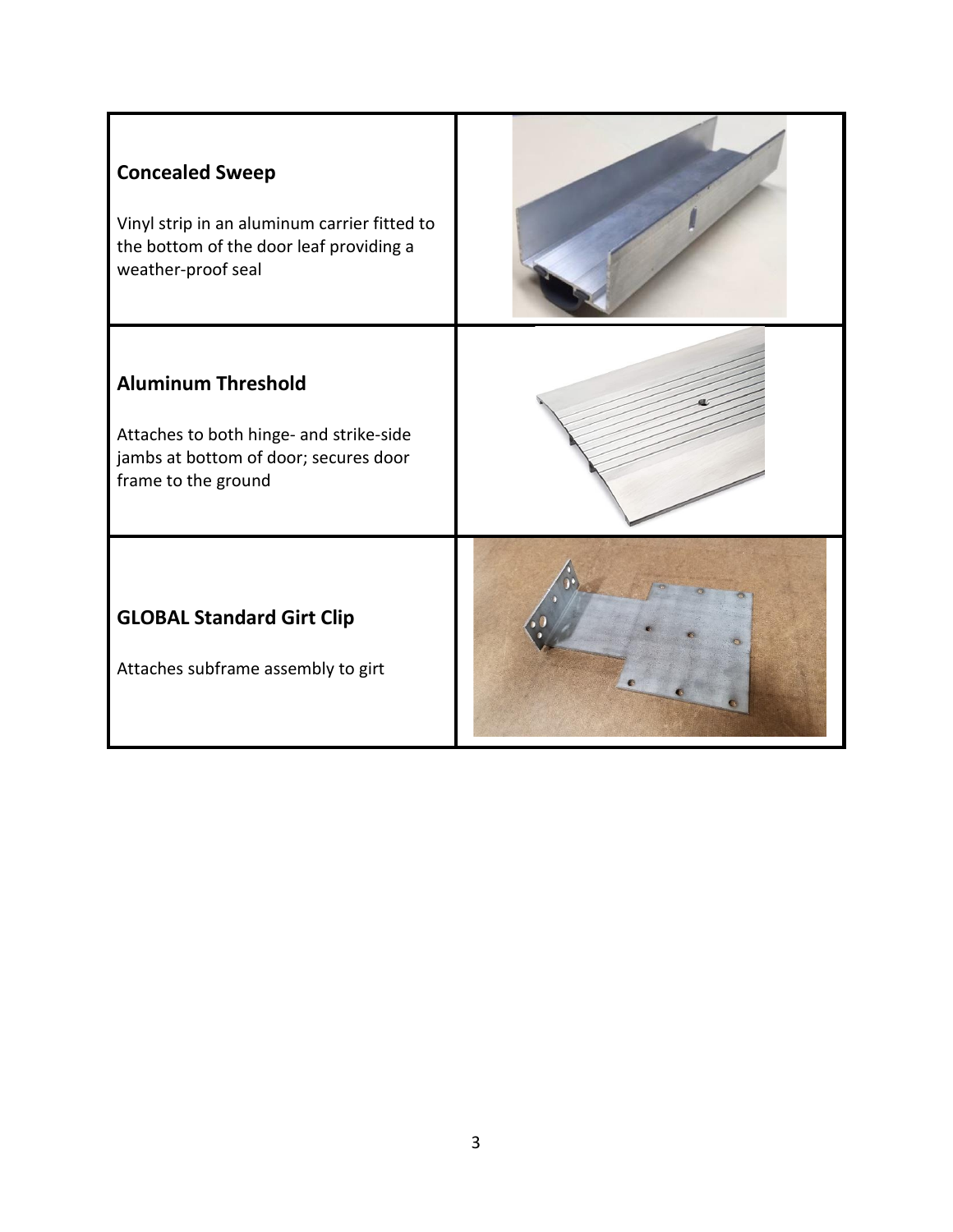# **Additional Hardware Options**

*\*available for an additional fee*

### **Lever Locksets**

#### **Mortise Lockset**

#### *Dormitory Function*

Deadbolt can be set to locked/unlocked position via thumbturn inside or via key outside; mortise body installed inside door edge



*Stainless-steel finish*

### **Exit Devices**

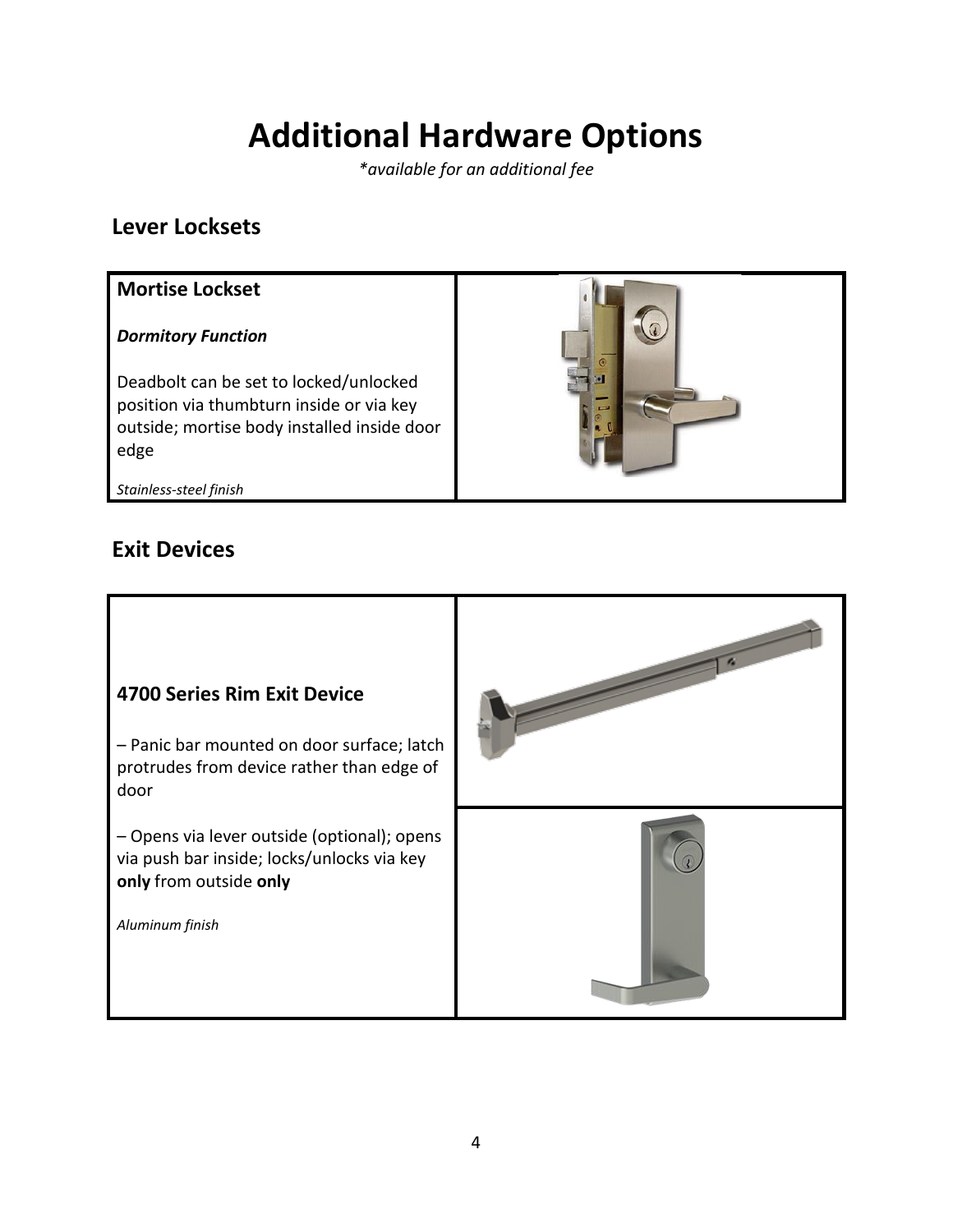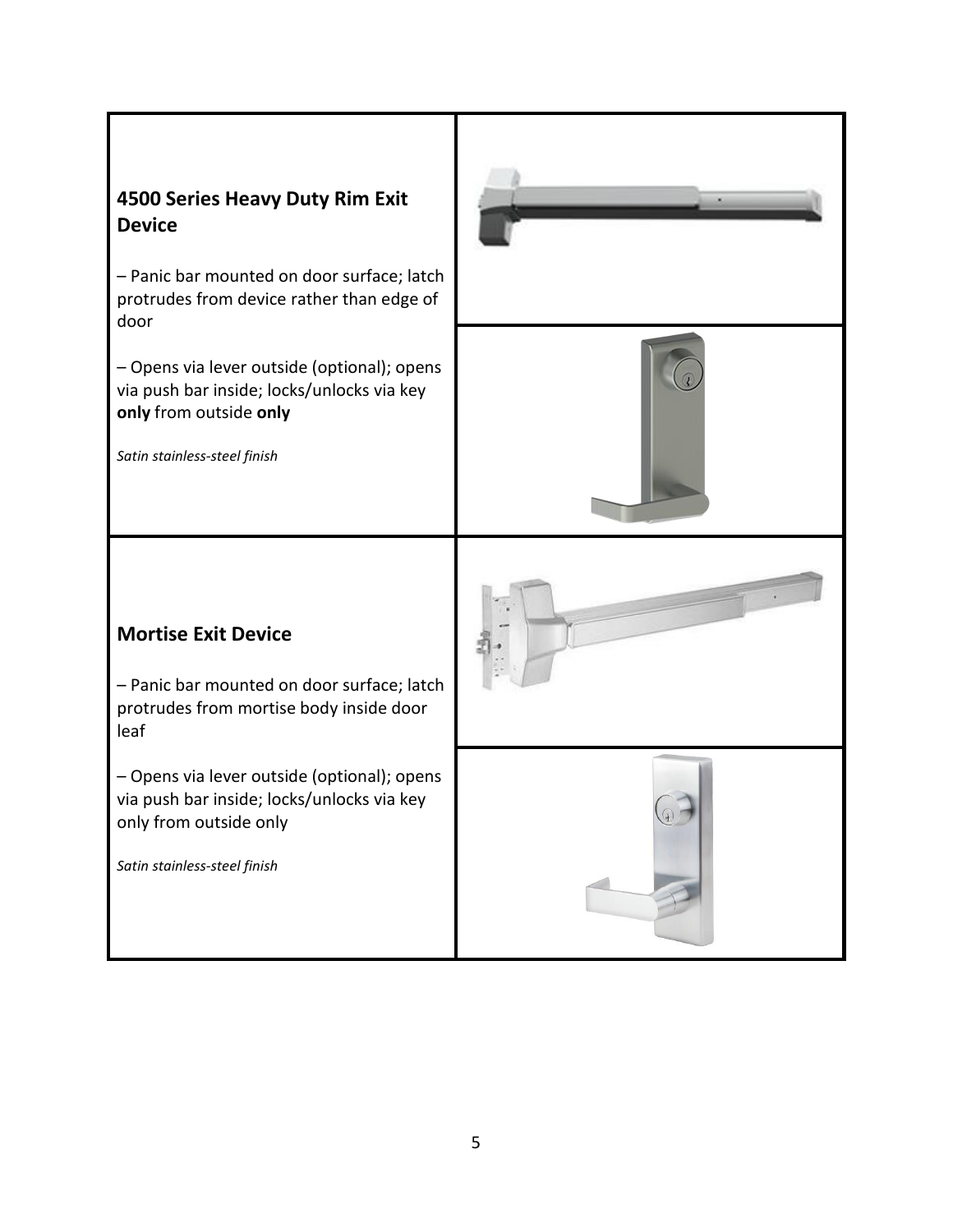## **Closers**

| <b>Heavy Duty Door Closer</b>                                                                                                                                                           |  |
|-----------------------------------------------------------------------------------------------------------------------------------------------------------------------------------------|--|
| 5300 Series                                                                                                                                                                             |  |
| Closer mechanism attaches door leaf to<br>frame header; ensures door is not<br>inadvertently left open                                                                                  |  |
| Aluminum finish                                                                                                                                                                         |  |
| <b>Heavy Duty Door Closer</b>                                                                                                                                                           |  |
| 5200 Series                                                                                                                                                                             |  |
| Closer mechanism attaches door leaf to                                                                                                                                                  |  |
| frame header; ensures door is not                                                                                                                                                       |  |
| inadvertently left open                                                                                                                                                                 |  |
| Aluminum finish                                                                                                                                                                         |  |
| <b>Hold-Open Door Closer</b>                                                                                                                                                            |  |
| Closer mechanism attaches door leaf to<br>frame header; includes thumbturn<br>mechanism to lock closer in position and<br>hold door open ensures door is not<br>inadvertently left open |  |
| Aluminum finish                                                                                                                                                                         |  |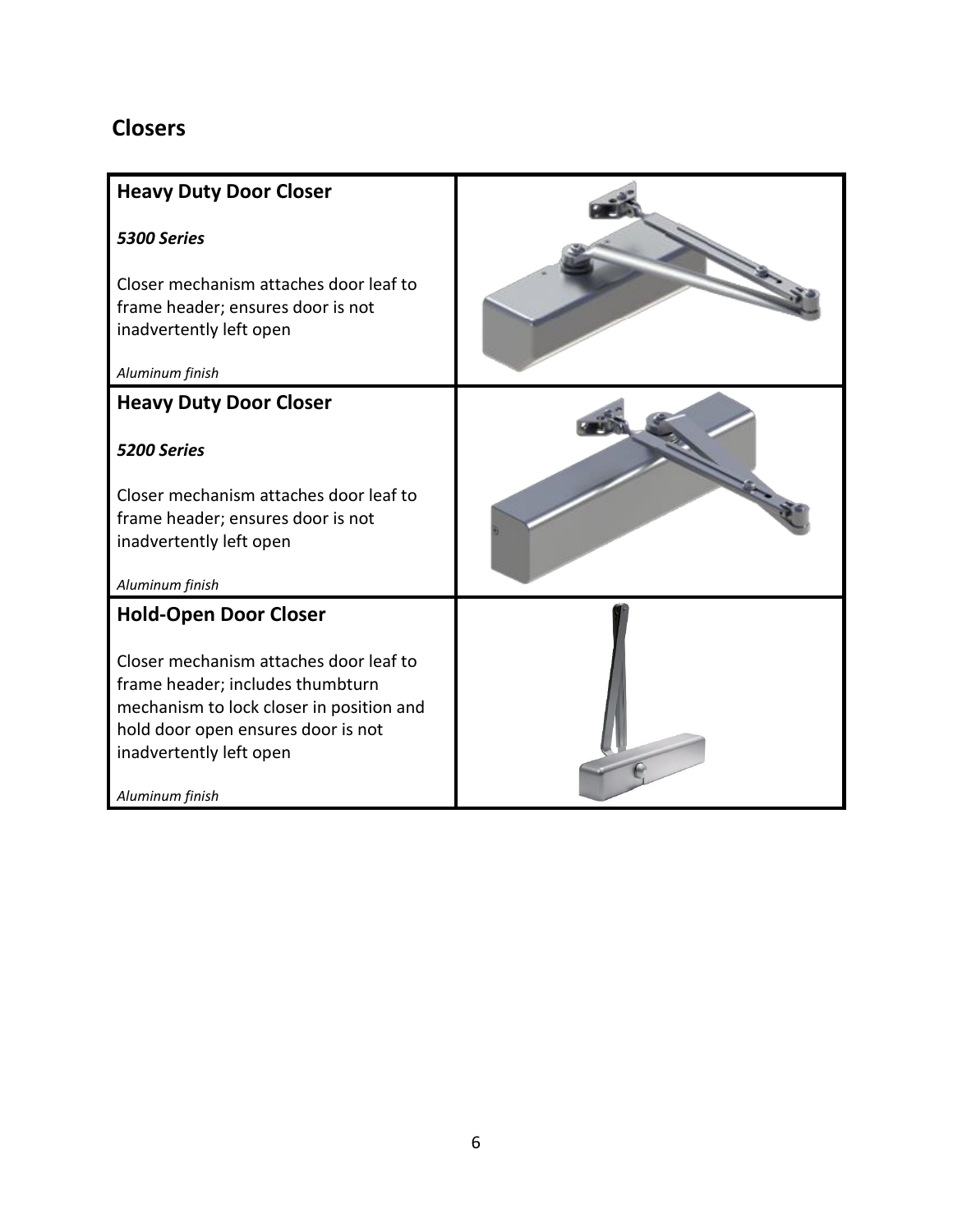### **MISCELLANEOUS HARDWARE**

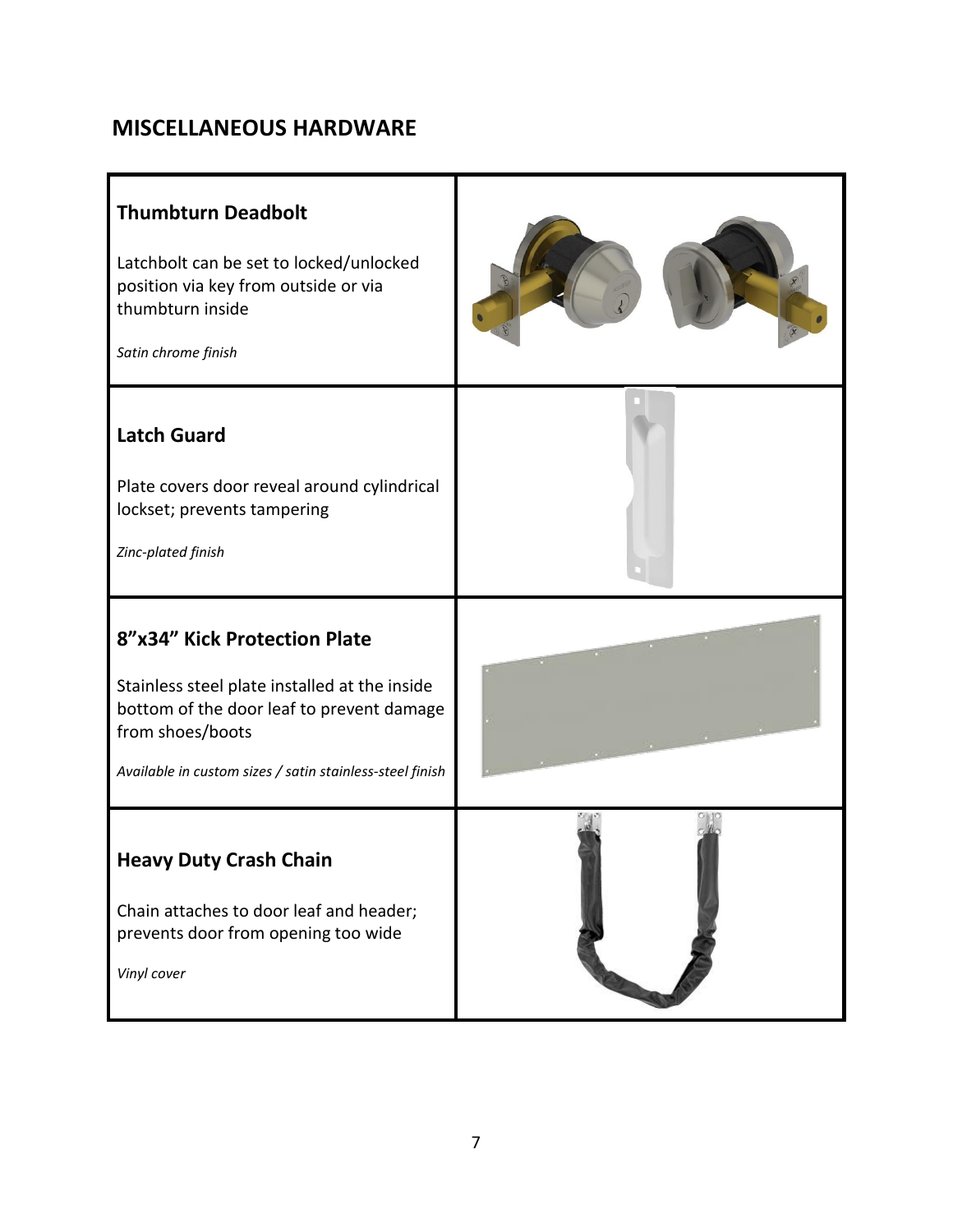| <b>Small Format IC Core</b><br>Lockset cylinder with an interchangeable<br>core; allows end customer to easily change<br>keys when construction is complete<br>Satin chrome finish                     |  |
|--------------------------------------------------------------------------------------------------------------------------------------------------------------------------------------------------------|--|
| <b>Five-Knuckle Stainless Steel Ball-</b><br><b>Bearing Hinges</b><br>Attaches door jamb to door leaf<br>Satin stainless-steel finish                                                                  |  |
| <b>Cylindrical Electric Strike</b><br>Replaces a standard cylindrical lockset<br>strike and permits releasing of the door<br>from remote control or special access<br>equipment, such as a card reader |  |
| <b>Exit Device Electric Strike</b><br>Replaces a standard exit device strike and<br>permits releasing of the door from remote<br>control or special access equipment, such<br>as a card reader         |  |